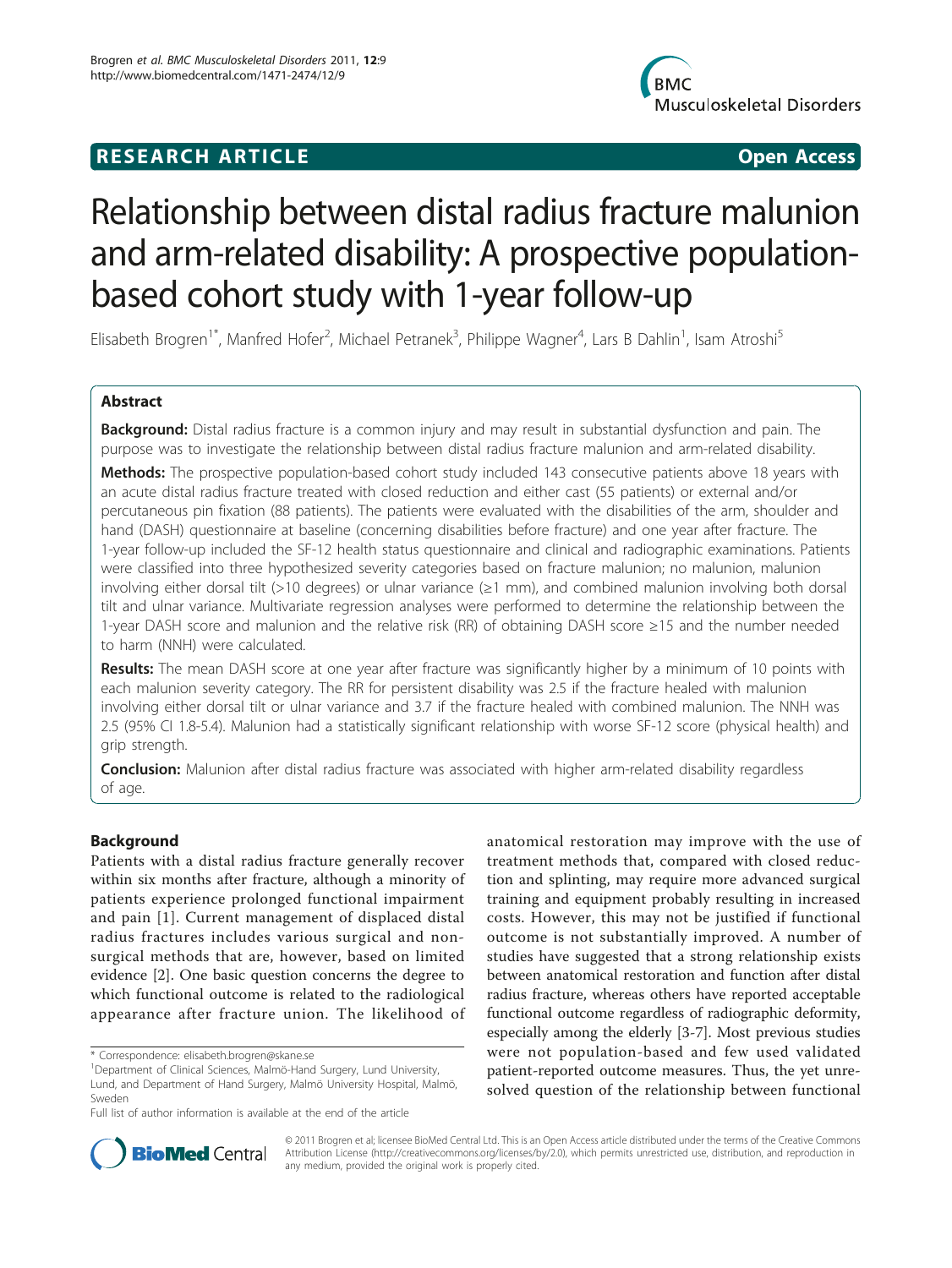outcome and malunion after these fractures needs further evaluation.

We conducted a prospective population-based cohort study of patients with distal radius fracture to investigate the relationship between fracture malunion and armrelated disability at 1 year after fracture.

# Methods

# Study design and population

From January 2001 through March 2002 we prospectively enrolled consecutive patients with distal radius fracture at one emergency department in northeastern Scania health district in southern Sweden. The orthopedic department is the only facility in that health district where closed or open reduction of distal radius fractures is performed and all patients were treated at this facility. The inclusion criteria for the present study were acute fracture of the distal radius treated with closed reduction and cast or with closed reduction and external fixation or percutanoues pin fixation and patient age above 18 years. The exclusion criteria were residence outside the region at the time of fracture according to the national population register, severe medical illness or cognitive disorder precluding participation in the followup examination, unwillingness to participate, treatment with open reduction and internal fixation (ORIF), and death within one year from fracture date. The study was approved by the Regional Ethical Review Board and informed consent was obtained from each patient.

Data concerning type of trauma were obtained. Fall at the same level from an upright position was classified as moderate trauma and all other types of trauma (falling from heights, traffic accident or trauma during exercise) were classified as severe trauma.

Nine patients were excluded because of severe medical illness or cognitive disorder, nine patients declined to participate, 10 patients were excluded because of treatment with ORIF and six patients died within one year from fracture date. A total of 143 patients (110 women and 33 men), mean age 65 years (SD 15, range 19-95 years) participated in the study (Figure [1\)](#page-2-0). The treatment method was closed reduction and cast in 55 patients (44 women), mean age 66 years (SD 16, range 19-95) and closed reduction and fixation in 88 patients (66 women), mean age 64 (SD 14, range 25-89). In the closed reduction and fixation group, 72 were treated with external fixation, six with external fixation and percutaneous pinning and 10 percutaneous pinning only. Five patients were initially treated with closed reduction and cast but subsequently underwent external fixation because of fracture re-displacement shown at the 1-week radiographic examination. None of these fractures needed additional pin fixation. The injury

trauma was moderate in 95 (66.4%) patients, severe in 46 (32.2%) patients, and unknown in two patients.

#### Treatment methods

The treatment method was decided by the attending orthopedic surgeon based on the clinical evaluation of the patient and the radiographic appearance of the fracture. At the time of the study the department used mainly two methods for treating displaced distal radius fractures; closed reduction and splinting, preferred for less severely displaced and comminuted fractures, and closed reduction and external or percutaneous pin fixation, preferred for fractures with severe displacement, comminution and instability. Fractures treated with closed reduction and cast were reduced at the emergency department using local anesthesia (xylocaine hematoma block) and manipulation under fluoroscopy. Patients requiring surgical fixation were treated at the operating room under regional or general anesthesia. Radiographic examination was done one week after initial treatment. Fractures that were judged to have redisplaced at one week were considered for closed re-reduction and external fixation. The decision to perform secondary external fixation was made by the treating orthopedic surgeon after discussion with the patient.

# Assessment of disability

The patients completed the disabilities of the arm, shoulder and hand (DASH) questionnaire, sent by mail, at one week (questionnaire inquired about disabilities before the fracture) and at one year after the fracture. The DASH questionnaire (30 items measuring disability and symptoms related to the upper extremity) is scored from 0 to 100 with higher score indicating higher disability [[8](#page-8-0)]. The validated Swedish version of the DASH was used in this study and questionnaires with more than three unanswered items were excluded [[9](#page-8-0)]. The DASH has previously been used as an outcome measure after distal radius fracture [[10\]](#page-8-0). The minimum clinically important difference in DASH score has been estimated to 10 points in two previous studies involving patients with various upper extremity conditions [[11](#page-8-0),[12](#page-8-0)]. Population norms for the US general population have been published, but no Swedish population norms are available [[13](#page-8-0)].

The patients also completed the SF-12 health status questionnaire during the 1-year clinical examination at the hospital. The SF-12 questionnaire has 12 items and produces a physical component score (PCS) and a mental component score (MCS), each normalized to mean of 50 and standard deviation of 10 compared to the general US population, with higher score indicating better quality of life [\[14](#page-8-0)].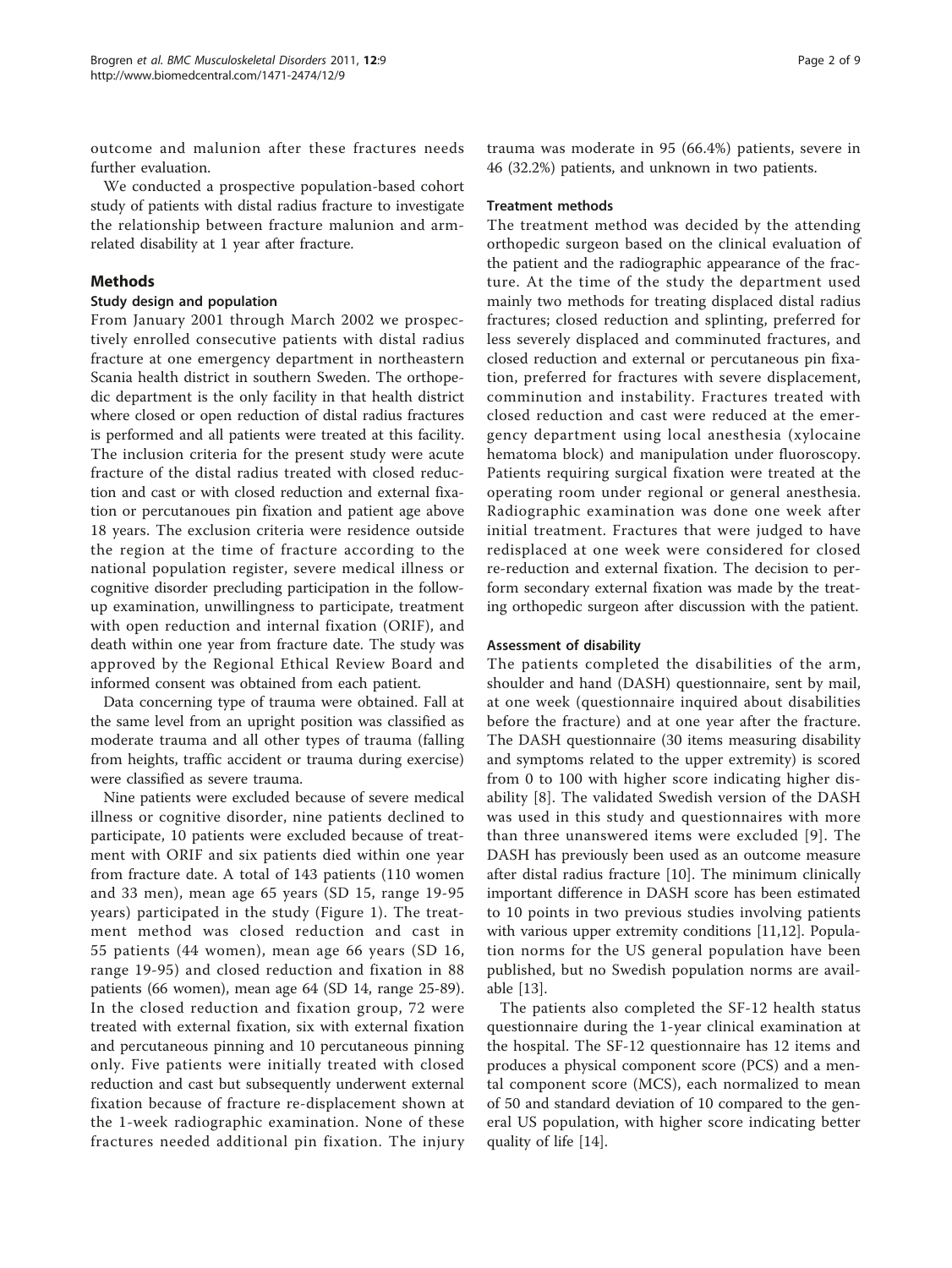<span id="page-2-0"></span>

#### Clinical examination

At one year after the fracture the patients were examined by a physiotherapist (MH) who measured grip strength with the Jamar® Hydraulic Hand Dynamometer, Sammons Preston, Inc. Bolingbrook, IL, USA and range of motion (flexion, extension, supination and pronation) with a goniometer. The measurements were done on both arms.

# Radiographic examination

Standard posteroanterior and lateral radiographs were obtained before treatment (to verify the diagnosis) and at one week after treatment. At one year after fracture radiographic examination of both wrists was done. At the conclusion of the study an experienced radiologist (MP) with no knowledge of the patient's DASH responses classified the fractures according to the AO system and precisely measured dorsal tilt (degrees), ulnar variance (mm) with 1-mm intervals, radial inclination (degrees) and articular step-off (mm). Dorsal tilt was measured on the lateral view as the angle between a line connecting the dorsal and volar lips of the distal radius and a line perpendicular to the central axis of the radius, as described by Goldfarb et al [\[15](#page-8-0)]. Ulnar variance was measured on the posteroanterior view with a horizontal line drawn from the ulnar side of the mid-articular surface of the distal radius toward the ulna. Variance was determined as the distance between this line and the carpal surface of the ulna; this technique is a modification of the method described by Steyers and Blair [[16](#page-8-0)]. Radial inclination was determined on the posteroanterior view as the angle between a line drawn from the distal tip of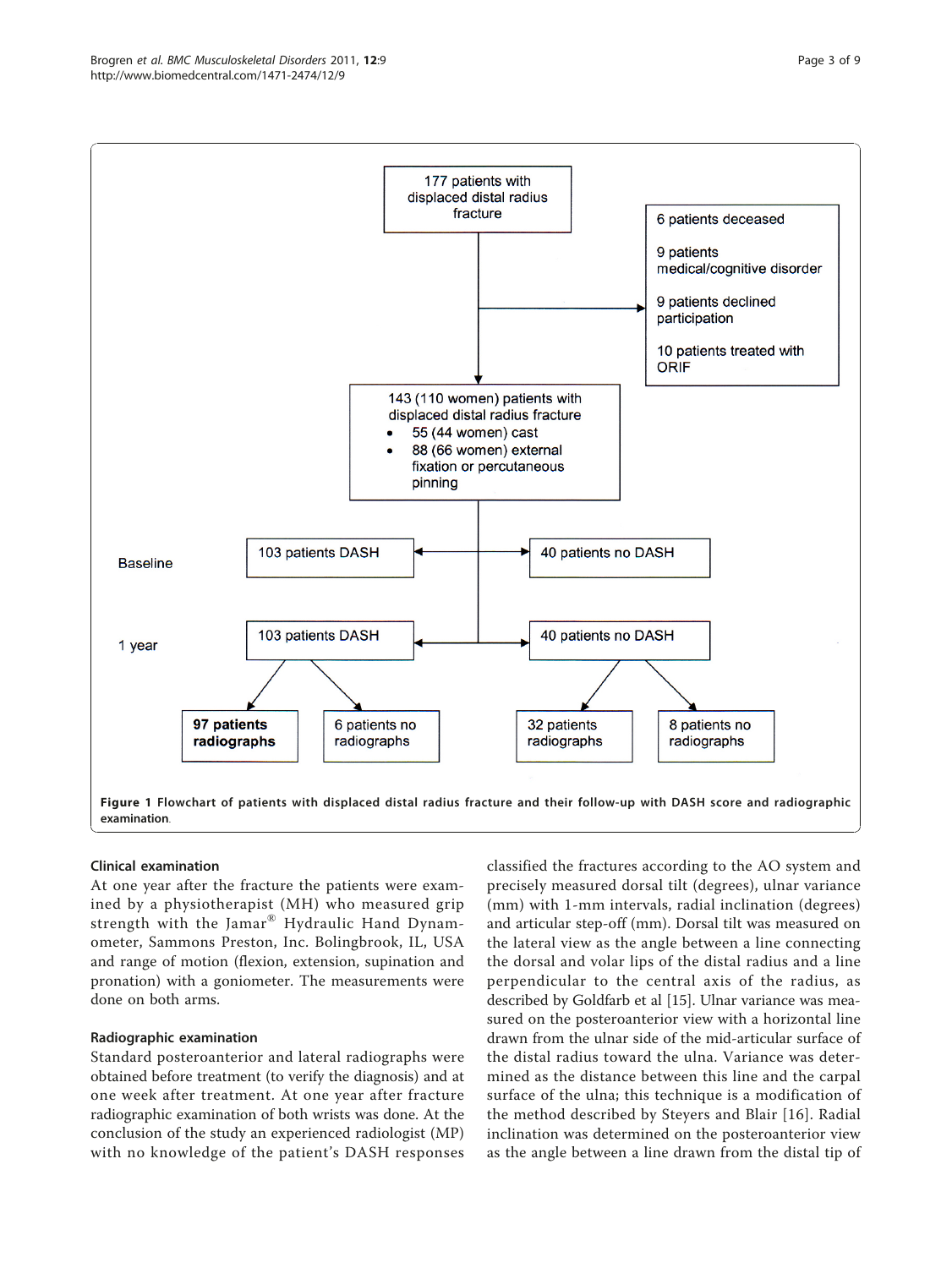the radial styloid to the distal sigmoid notch and a line perpendicular to the long axis of the radius [[15\]](#page-8-0). A resident in hand surgery (EB) independently double-checked the radiologist's measurements of the 1-year radiographs of both the injured and the uninjured wrist in a random sample of 54 patients (38%). The reliability was assessed with the intraclass correlation coefficient (ICC) and its 95% confidence interval (CI). For the radiographs of the injured wrist the ICC (95% CI) for volar tilt was 0.98 (0.96-0.99) and for ulnar variance 0.94 (0.89-0.96) and for the radiographs of the uninjured wrist it was 0.99 (0.98-0.99) and 0.88 (0.78-0.93), respectively, indicating high reliability.

#### Nonrespondents

The DASH was missing both at baseline and at one year in 40 patients (28%) (Figure [1](#page-2-0)). Compared with baseline-DASH respondents (mean age 63 years, 79% women), the baseline-DASH nonrespondents (mean age 65 years, 73% women) were more likely to have had AO type C fracture (30% vs 25%) and to have been treated with surgery (75% vs 58%).

Twenty-five patients (17%) did not attend clinical examination. The baseline radiographs of nine patients and the 1-year radiographs of 14 patients were missing. The 1-year nonrespondents (46 patients with no DASH and/or radiographs at one year) did not differ significantly from the 1-year respondents (97 patients) with regard to age, sex, treatment method or fracture type (Table 1). Of the 46 1-year nonrespondents, 32 patients had attended radiographic examination at one year, but had not completed the DASH and six patients completed the DASH and did not attend radiographic examination (Figure [1\)](#page-2-0). The 1-year SF-12 was missing in five respondents.

#### Statistical analysis

For continuous data, means, standard deviations (SD) and medians were calculated. In all analyses 95% CI were calculated when appropriate. The primary outcome was the DASH score at one year after fracture. To assess the relationship between the radiographic variables measured and disability, we performed multiple

Table 1 Non-respondent analysis (patients with missing 1-year DASH and/or 1-year radiographs)

|                      | <b>Respondents</b><br>$N = 97$ | Nonrespondents<br>$N = 46$ | p-value |  |
|----------------------|--------------------------------|----------------------------|---------|--|
| Age, mean (SD) years | 64 (14)                        | 67(15)                     | 0.145   |  |
| Women                | 75 (77)                        | 35 (76)                    | 0.870   |  |
| Cast                 | 41 (42)                        | 14(30)                     | 0.174   |  |
| AO type C fracture   | 27 (28)                        | 14 (30)                    | 0.458   |  |

Results shown as n (%) unless specified otherwise.

linear regression analyses with the DASH score at one year as a dependent continuous variable and each of the variables dorsal tilt, ulnar variance and radial inclination at one year as independent continuous variable, adjusting for age, sex, fracture AO type, treatment method and the corresponding radiographic variable in the uninjured wrist. Of the radiographic variables, dorsal tilt and ulnar variance were found to have statistically significant effect on the DASH score (Table 2), whereas radial inclination had no statistically significant effect (average change per unit -0.212; 95% CI -0.94-0.52, p = 0.564). The two significant radiographic variables were further analyzed as dichotomized categorical variables (dorsal tilt ≤10° or >10° and ulnar variance ≤0 mm or ≥1 mm). When judging malunion in clinical practice, cut-off values for radiographic variables are commonly employed and recommendations based on several biomechanical and clinical studies have suggested that a dorsal tilt exceeding 10° should not be accepted [[4](#page-8-0),[17-19\]](#page-8-0). Recommendations regarding the degree of ulnar variance that may be considered acceptable are more diverse and range from a positive variance of 1 mm up to 6 mm [[20](#page-8-0),[21\]](#page-8-0). We chose to consider ulnar variance of 1 mm or more as malunion because no evidence suggests that only greater incongruity of the distal radioulnar joint is important with regard to disability. These cut-off values were used to classify patients into three hypothesized malunion severity categories; no malunion with both a dorsal tilt  $\leq 10^{\circ}$  and ulnar variance  $\leq$ 0 mm, malunion involving either a dorsal tilt >10 degrees or an ulnar variance ≥1 mm, and combined

Table 2 Multiple linear regression analysis of mean DASH score at one year

|                               | Average change per unitt<br>(95% Confidence intervals) | p-value |
|-------------------------------|--------------------------------------------------------|---------|
| Dorsal tilt                   |                                                        |         |
| Age                           | $0.198(-0.07-0.47)$                                    | 0.151   |
| Sex                           | $-9.81(-18.9-(-0.50))$                                 | 0.035   |
| Treatment                     | 4.91 (-2.87-12.7)                                      | 0.213   |
| Fracture AO type              | 2.90 (-1.24-7.03)                                      | 0.167   |
| Dorsal tilt 1 year            | $-0.42$ $(-0.80 - (-0.05))$                            | 0.026   |
| Dorsal tilt uninjured hand    | $-0.07$ $(-0.49 - 0.35)$                               | 0.744   |
| Ulnar variance                |                                                        |         |
| Age                           | $0.11(-0.20-0.41)$                                     | 0.479   |
| Sex                           | $-8.86$ $(-18.0 - 0.50)$                               | 0.060   |
| Treatment                     | $3.94$ (-4.01-11.3)                                    | 0.312   |
| Fracture AO type              | $2.33$ $(-1.66-6.6)$                                   | 0.268   |
| Ulnar variance 1 year         | $1.46(0.16-2.89)$                                      | 0.034   |
| Ulnar variance uninjured hand | $-1.29$ ( $-3.42-1.05$ )                               | 0.257   |

† adjusting for age, sex, fracture AO type, treatment method and dorsal tilt or ulnar variance of uninjured hand.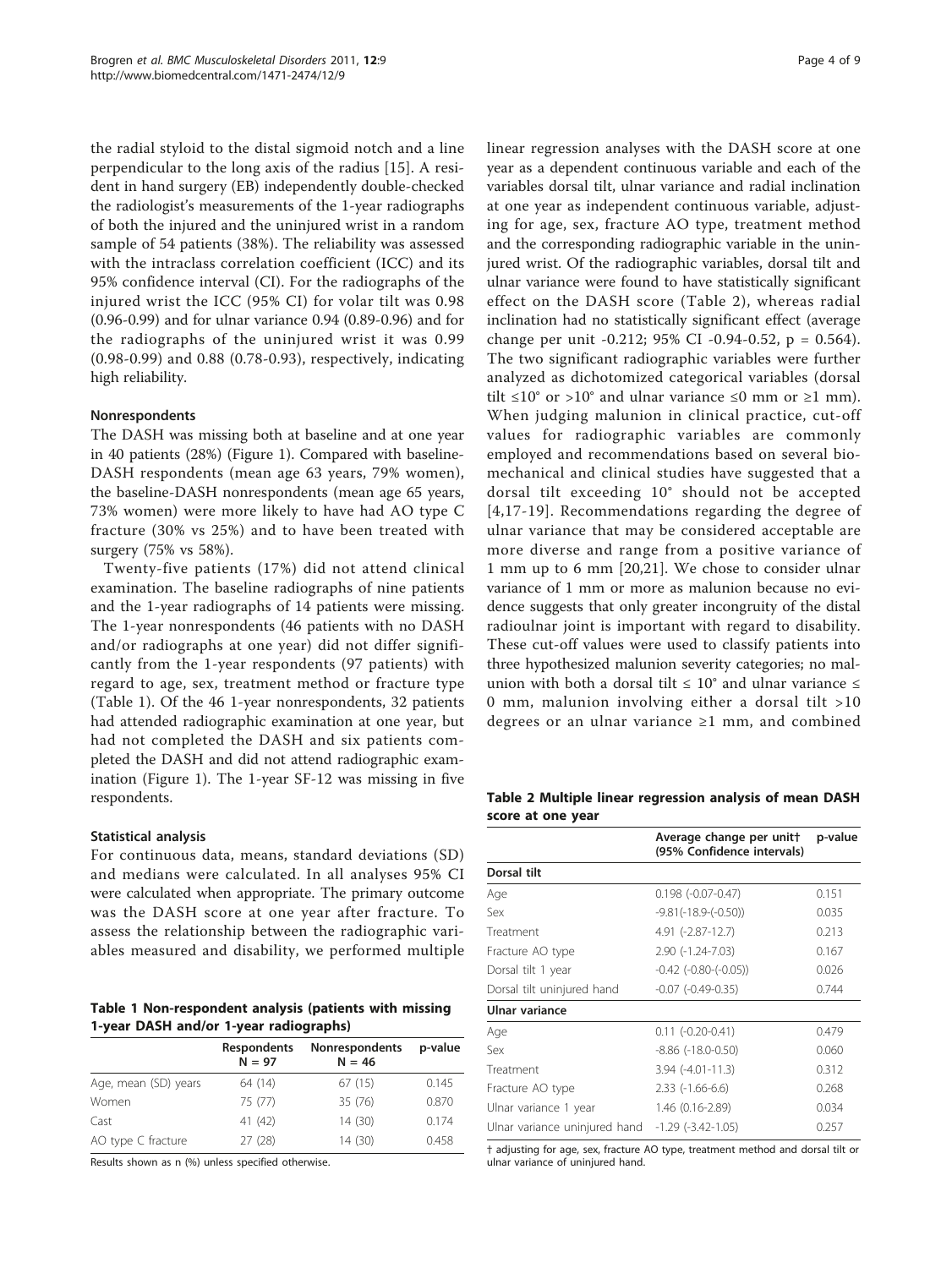malunion involving both these levels of dorsal tilt and ulnar variance.

For our primary outcome variable (1-year DASH score) we used analysis of covariance (ANCOVA) to calculate the mean differences in DASH scores between patients with dorsal tilt  $\leq 10^{\circ}$  versus >10° and patients with ulnar variance  $\leq 0$  mm versus  $\geq 1$  mm as well as between the three malunion severity categories adjusting for age, sex, and treatment method. In addition, we performed a fixed-time Cox regression analysis (robust variance) with the 1-year DASH score as the dichotomized (≥15 and <15) dependent variable and age, sex, fracture AO type, treatment method, and malunion severity category as covariates [[22](#page-8-0)]. We calculated the relative risk (RR) of having the higher DASH score for each malunion severity category. We also calculated the number needed to harm (NNH) associated with malunion using a DASH score of 15 or higher as a cut-off for higher disability [\[23\]](#page-8-0). In choosing a DASH score of 15 as a cutoff for higher disability we took into consideration the characteristics of our fracture population and the sex and age-specific DASH population norms (mean score 10 and SD 15 for the adult population, higher scores for women than for men, successively increasing mean score and standard deviation with higher age groups, and higher score with comorbidities) [[13](#page-8-0)].

For the analysis of the secondary outcomes, we used ANCOVA to determine the association between the SF-12 scores at one year and the malunion severity category adjusting for age, sex, and treatment method (analysis comprised 120 patients with 1-year radiographic and SF-12 data). Similarly, the relationships between grip strength and forearm supination and the malunion severity category were analyzed with ANCOVA adjusting for age, sex, treatment method, dominance of the injured hand, and contralateral grip strength or supination (analysis comprised 117 patients with 1-year radiographic and physical examination data). Additional analyses with adjustment also for radiographic parameters in the uninjured wrist did not change the results. All statistical tests were 2-sided and a p-value below 0.05 was considered to indicate statistical significance.

# Results

#### Disability and malunion

The mean DASH score showed worsening from baseline (before injury) to one year and was similar in both treatment groups (Table 3). The external or percutaneous pin fixation group had more severe fracture displacement (dorsal tilt and ulnar variance) than the cast group at baseline, but achieved better anatomical position at one year.

The mean DASH score (adjusted for age, sex and treatment method) was significantly worse in patients with dorsal tilt >10° than those with dorsal tilt  $\leq 10^{\circ}$ (adjusted mean difference 10.5, 95% CI 2.1-19.0;  $p =$ 0.015) and in patients with ulnar variance of  $\geq 1$  mm than in patients with ulnar variance of  $\leq 0$  mm (adjusted mean difference 8.7, 95% CI 0.7-16.7; p = 0.034) (Table [4\)](#page-5-0). The three malunion severity categories did not differ significantly in mean baseline DASH score as analyzed with ANCOVA adjusting for age, sex, AO fracture type and treatment method ( $p = 0.24$ ). The mean 1-year DASH score was significantly lower in patients with no

|                                  | All patients<br>$(n = 143)$ |                | Closed reduction and cast<br>$(n = 55)$ |                       | Closed reduction and fixation*<br>$(n = 88)$ |                     |
|----------------------------------|-----------------------------|----------------|-----------------------------------------|-----------------------|----------------------------------------------|---------------------|
|                                  | mean (SD)                   | median         | mean (SD)                               | median (range)        | mean (SD)                                    | median (range)      |
| Dorsal tilt (degr)               |                             |                |                                         |                       |                                              |                     |
| Baseline                         | 19 (17)                     | 19             | 15(11)                                  | $15(-4-46)$           | 22 (19)                                      | $22$ (-50-56)       |
| 1 year                           | 4(11)                       | $\overline{4}$ | 8(5)                                    | $7(-11-29)$           | 0(10)                                        | $2(-25-32)$         |
| Contralateral wrist <sup>+</sup> | $-7.9(8)$                   | $-10$          | $-7.9(6)$                               | $-8$ ( $-16-17$ )     | $-8(10)$                                     | $-10$ $(-25-40)$    |
| Ulnar variance (mm)              |                             |                |                                         |                       |                                              |                     |
| Baseline                         | 2.4(4.3)                    | 3.0            | 1.6(4.7)                                | $3.0$ ( $-28-12$ )    | 3.0(3.6)                                     | $3.0$ ( $-12-16$ )  |
| 1 year                           | 2.6(3.4)                    | 2.0            | 3.5(3.4)                                | $3.0$ ( $-3.0 - 10$ ) | 2.0(3.4)                                     | $2.0$ ( $-5.0-11$ ) |
| Contralateral wrist <sup>+</sup> | $-0.04(1.7)$                | $\mathbf{0}$   | 0.07(1.7)                               | $0$ (-4.0-4.0)        | $-0.11(1.8)$                                 | $0$ (-5.0-5.0)      |
| Radial inclination (degr)        |                             |                |                                         |                       |                                              |                     |
| Baseline                         | 15(8)                       | 16             | 17(7)                                   | $17(-17-33)$          | 14(7)                                        | $14$ ( $-15-34$ )   |
| 1 year                           | 18(6)                       | 18             | 16(5)                                   | $15(5-27)$            | 19(6)                                        | $19(2-36)$          |
| Contralateral wrist <sup>T</sup> | 22(4)                       | 22             | 22(3)                                   | 22 (12-28)            | 22(4)                                        | 23 (10-31)          |
| DASH score                       |                             |                |                                         |                       |                                              |                     |
| Baseline                         | 5(9)                        | $\mathbf{0}$   | 6(11)                                   | $0(0-37)$             | 4(8)                                         | $0(0-34)$           |
| 1 year                           | 19 (18)                     | 14             | 19 (18)                                 | $15(0-57)$            | 19 (18)                                      | $13(0-76)$          |

Table 3 Radiographic measures and DASH score at baseline and one year after distal radius fracture

\*External fixation or percutaneous pinning.

† Available for 115 patients.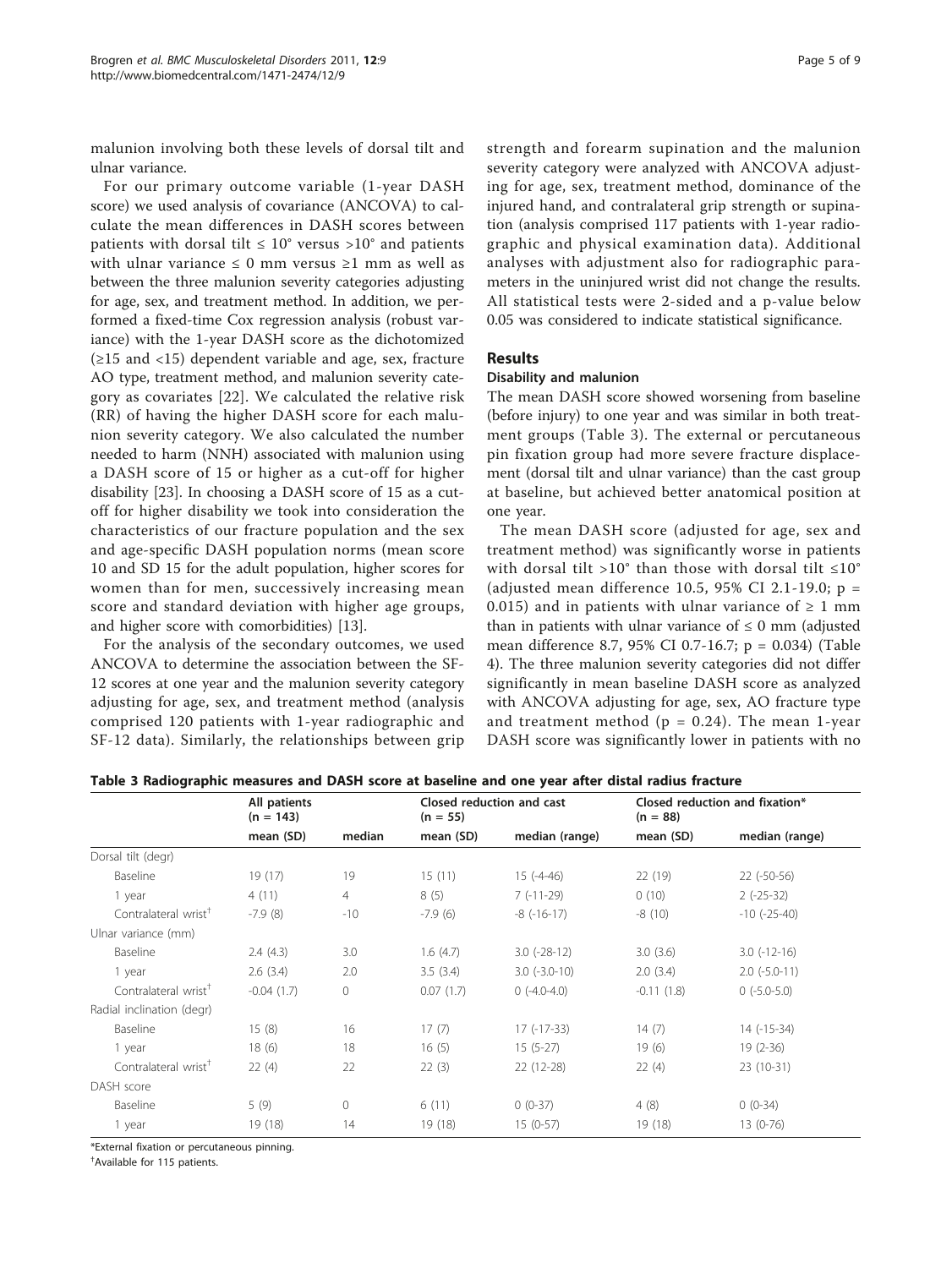<span id="page-5-0"></span>malunion and in those with malunion involving only dorsal tilt or ulnar variance than that in patients with combined malunion; the adjusted mean differences were 17.3 (95% CI 6.5-28; p = 0.002) and 11.1 (95% CI 1.9- 20.3;  $p = 0.019$ ), respectively (Table 4). There were three patients with volar tilt  $\geq 20^\circ$ ; however, exclusion of these patients did not change the results. Twenty-seven patients healed with no malunion. Six of them had a registered complication (median DASH 5.4) and 19 patients had no complication (median DASH 5.0).

The fixed-time Cox regression analysis adjusting for age, sex, AO fracture type and treatment method showed that patients with malunion involving either dorsal tilt or ulnar variance, or both, were significantly more likely to have higher disability (DASH score  $\geq$ 15) compared to patients with no malunion (Table 5); for malunion involving either dorsal tilt >10° or ulnar variance ≥1 mm the RR was 2.5 (95% CI 1.08-5.8), and for malunion involving both dorsal tilt and ulnar variance the RR was 3.7 (95% CI 1.5-9.1). The NNH was 2.5 (95% CI 1.8-5.4).

The mean SF-12 PCS score for the patients with combined malunion  $(n = 21)$  was 39.3 (SD 9), for those with malunion involving either dorsal tilt or ulnar variance (n  $= 65$ ) was 45.2 (SD 10) and for those with no malunion  $(n = 34)$  was 47.9 (SD 10); the mean differences (adjusted for age, sex and treatment method) were 6.0 (95% CI 0.98-11.0; p = 0.020) and 6.8 (95% CI 1.0-12.6;  $p = 0.021$ , respectively. There were no differences in mean SF-12 MCS scores according to severity category of malunion (data not shown).

Table 4 Relationship between malunion and the DASH score one year after distal radius fracture

| <b>Variables</b>      | Ν<br>(%) | DASH score<br>mean<br>(SD) | Adjusted<br>mean<br><b>Difference</b><br>(95% CI)* | p-value |
|-----------------------|----------|----------------------------|----------------------------------------------------|---------|
| Dorsal tilt           |          |                            |                                                    |         |
| $>10^{\circ}$         | 24 (25)  | 25.8 (18)                  | $10.5(2.1-19.0)$                                   | 0.015   |
| $< 10^{\circ}$        | 73 (75)  | 16.7(17)                   |                                                    |         |
| Ulnar variance        |          |                            |                                                    |         |
| $>1$ mm               | 66 (68)  | 22.4 (18)                  | $8.7(0.7-16.7)$                                    | 0.034   |
| $< 0$ mm              | 31 (32)  | 11.6(16)                   |                                                    |         |
| Malunion <sup>†</sup> |          |                            |                                                    |         |
| Νo<br>malunion        | 27(28)   | 11.5(17)                   | 17.3 (6.5-28.0)                                    | 0.002   |
| Malunion I            | 50 (51)  | 19.1 (17)                  | 11.1 (1.9-20.3)                                    | 0.019   |
| Malunion II           | 20(21)   | 28.5 (19)                  | Referent                                           |         |

\*Analysis of covariance adjusting for age, sex and treatment method (adjustment for contralateral dorsal tilt and ulnar variance among the 89 patients with contralateral wrist radiographs gave similar results with slightly larger mean differences and lower p values).

<sup>†</sup>No malunion, dorsal tilt  $\leq 10^{\circ}$  and ulnar variance  $\leq 0$  mm; Malunion I, dorsal tilt > 10° or ulnar variance ≥ 1 mm; Malunion II (combined malunion), dorsal tilt > 10° and ulnar variance  $\geq 1$  mm.

Table 5 Cox regression analysis of the relationship between malunion and disability (DASH score of 15 or higher) one year after distal radius fracture

| Variables            | Relative risk<br>(95% CI) | p-value |
|----------------------|---------------------------|---------|
| Malunion*:           |                           |         |
| Malunion I           | $2.5(1.08 - 5.8)$         | 0.033   |
| Malunion II          | $3.7(1.5 - 9.1)$          | 0.004   |
| Age (year)           | $1.02$ $(1.00 - 1.03)$    | 0.082   |
| Sex (male)           | $0.43$ $(0.21 - 0.88)$    | 0.020   |
| Fracture AO type (A) | $1.13$ $(0.75 - 1.7)$     | 0.563   |
| Treatment (cast)     | $1.36$ $(0.89 - 2.1)$     | 0.151   |

\*No malunion, dorsal tilt ≤ 10° and ulnar variance ≤ 0 mm; Malunion I, dorsal tilt > 10° or ulnar variance  $\geq 1$  mm; Malunion II (combined malunion), dorsal tilt > 10° and ulnar variance  $\geq 1$  mm.

About 28% of the fractures were intraarticular according to the AO fracture classification (two type B and 38 type C fractures). Among patients that were treated with closed reduction and cast, 18% of the fractures were AO fracture type C, in comparison with 32% among the patients that were treated with external fixation and/or percutaneous pinning. Intra-articular stepoff at one year was present in nine of the 97 1-year respondents (5 patients had a 0.5-mm step-off and four patients had a 1-mm step-off); their mean 1-year DASH score was 22 (SD 17, range 0-55).

Of the 32 1-year nonrespondents who had attended radiographic examination, but had not completed the DASH questionnaire, eight (25%) had no malunion, 19 (59%) had malunion involving either dorsal tilt or ulnar variance, and five (16%) had a combined malunion ( $p =$ 0.66 compared with the respondents). The mean DASH score for the six patients who did not attend the 1-year radiographic examination was 13.3 (SD 15).

#### Physical measures

The mean grip strength for patients with combined malunion (n = 21) was 19.2 (SD 7) kg, for those with malunion involving either dorsal tilt or ulnar variance (n = 63) was 24.7 (SD 11) kg, and for those with no malunion (n = 33) was 33.2 (SD 16) kg; the adjusted mean differences were 3.3 (95% CI 0.08-6.6; p = 0.045) and 5.6 (95% CI 1.7-9.5; p = 0.005), respectively. In a similar analysis no statistically significant differences in supination were found.

#### Complications

Complications were recorded in 47 of the 143 patients. Superficial pin tract infection requiring antibiotics occurred in 32 of the 88 patients in the external fixation and percutaneous pinning group. Osteomyelitis was diagnosed in one patient with external fixation. Carpal tunnel syndrome occurred in 10 patients (six patients in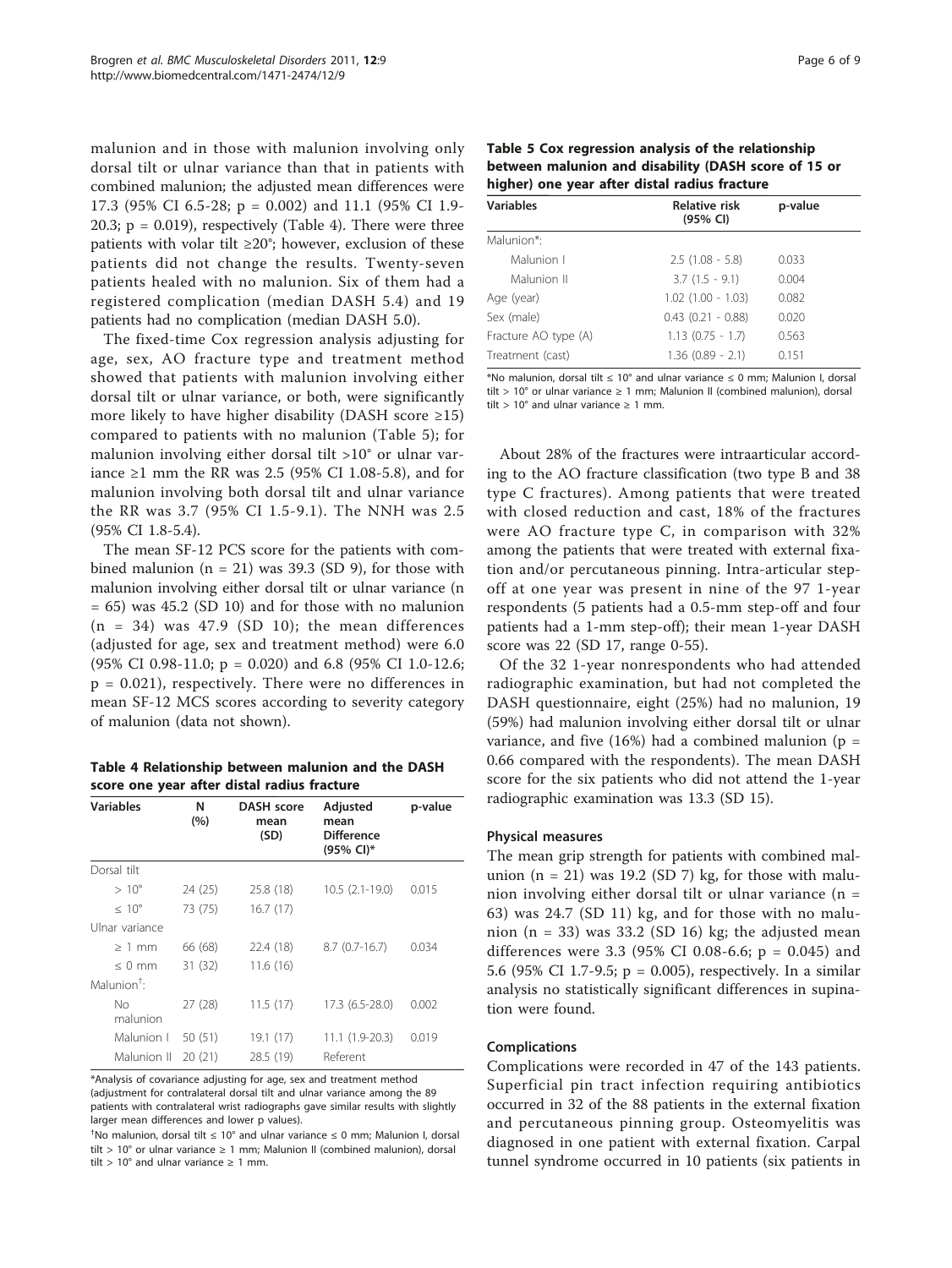the cast group), of whom seven were treated with carpal tunnel release (two in the cast group) and three with wrist splint. Rupture of the extensor pollicis longus tendon occurred in one patient in each treatment group (one was treated with tendon transfer and one declined surgery). One patient in the external fixation and percutaneous pinning group developed chronic regional pain syndrome. One patient in the cast group developed a thumb adduction contracture that recovered with physiotherapy.

# **Discussion**

Our data suggest that after a distal radius fracture in adults there is a statistically significant relationship between radiological appearance at one year and patient-reported outcomes measured with the DASH questionnaire. We found that fracture malunion, defined as dorsal tilt >10° and/or ulnar variance  $\geq 1$  mm, was associated with higher disability. The mean DASH score increased by a minimum of 10 points with increased malunion severity category; a magnitude of change shown to be clinically important [[11](#page-8-0),[12](#page-8-0)]. The relative risk of persistent disability (defined as DASH score  $\geq 15$ ) one year after a distal radius fracture increased substantially with both severity categories of malunion. The number needed to harm (NNH) in our study indicated that of every five patients with any of the two severity categories of malunion, higher disability (DASH score ≥15) would be recorded in two patients who would otherwise have had lower disability. Additionally, analysis of other outcomes also showed statistically significant worse SF-12 PCS score and weaker grip strength with every malunion severity category. Altogether, this indicates that the risk of prolonged disability after distal radius fracture would be reduced with better anatomical reconstruction.

In some previous studies no association was found between radiographic results and various outcome measures [\[24,25](#page-8-0)]. Souer et al. studied 84 patients recovering from distal radius fracture (majority treated with ORIF) and suggested that pain dominates the patient's perception of function measured with the DASH and that radiographic measures did not correlate with outcome. However, patients were evaluated at various stages of recovery (six to 60 months, about 30% at less than 12 months) and all fractures were treated operatively; thus, a substantial malunion was probably less common [\[24](#page-8-0)]. In a study of distal radius fracture treated with ORIF (volar plate), Chung et al. found that only age and income were significantly associated with 1-year outcomes, measured with the Michigan Hand Questionnaire. However, as the authors stated, most of their patients had near anatomic reduction, limiting the variability required for finding predictive factors [\[25\]](#page-8-0). A large

proportion of patients in our study healed with malunion of varying severity which facilitates the assessment of the relationship with disability.

Although our study was not primarily designed to compare treatment methods it showed that the group treated with closed reduction and external fixation or percutaneous pinning had more severe fracture displacement at the initial postfracture radiographs, but achieved better radiological position at one year than the cast group. Accordingly, surgical fixation was more effective than cast in maintaining fracture position. However, fixation was more effective in restoring dorsal tilt than ulnar variance, which may partly explain that the unadjusted mean 1-year DASH score was similar in both treatment groups. The DASH score at baseline showed minimal disability, but had worsened in both groups at one year. There was also a difference in anesthetic block between the two treatment groups, because unlike regional anesthesia hematoma block does not provide muscle relaxation. Comparison of the two groups should be interpreted cautiously because the surgeons selected the treatment based on severity of the fracture. Therefore, the type of treatment was adjusted for in all analyses. The purpose of the study was not to compare the effectiveness of the treatments, but to assess the relationship between malunion and disability.

It is commonly believed that fracture of the distal radius causes more disability in young adults, assumed to have higher physical demands on the wrists, than in the elderly believed to better tolerate deformity. Fracture malunion has been shown to associate with higher disability among young and middle-aged adults in several studies [\[3,26,27\]](#page-8-0). In contrast, studies of distal radius fracture in elderly patients with comorbidities and low functional demands have shown poor correlation between radiographic and functional outcome [\[5](#page-8-0)-[7](#page-8-0)]. Our results were adjusted for age and still showed changes in DASH score with increased malunion severity category. Assuming a similar malunion category and other characteristics, age was associated with a higher relative risk (though not statistically significant) of worse 1-year DASH score.

It is generally accepted that treatment of a distal radius fracture should aim at achieving the best possible anatomical reduction in the young active patient and at minimizing the interventions in the low-demand elderly patient with multiple comorbidities [\[5](#page-8-0)]. However, clinical decision-making when treating an older, but yet active, patient is more challenging. Grewal and Macdermid followed 216 patients with extra-articular fractures and found that patients at all ages had higher risk of poor functional outcome if their fracture healed with malalignment compared to those with acceptable malalignment [[26](#page-8-0)]. A recently published literature review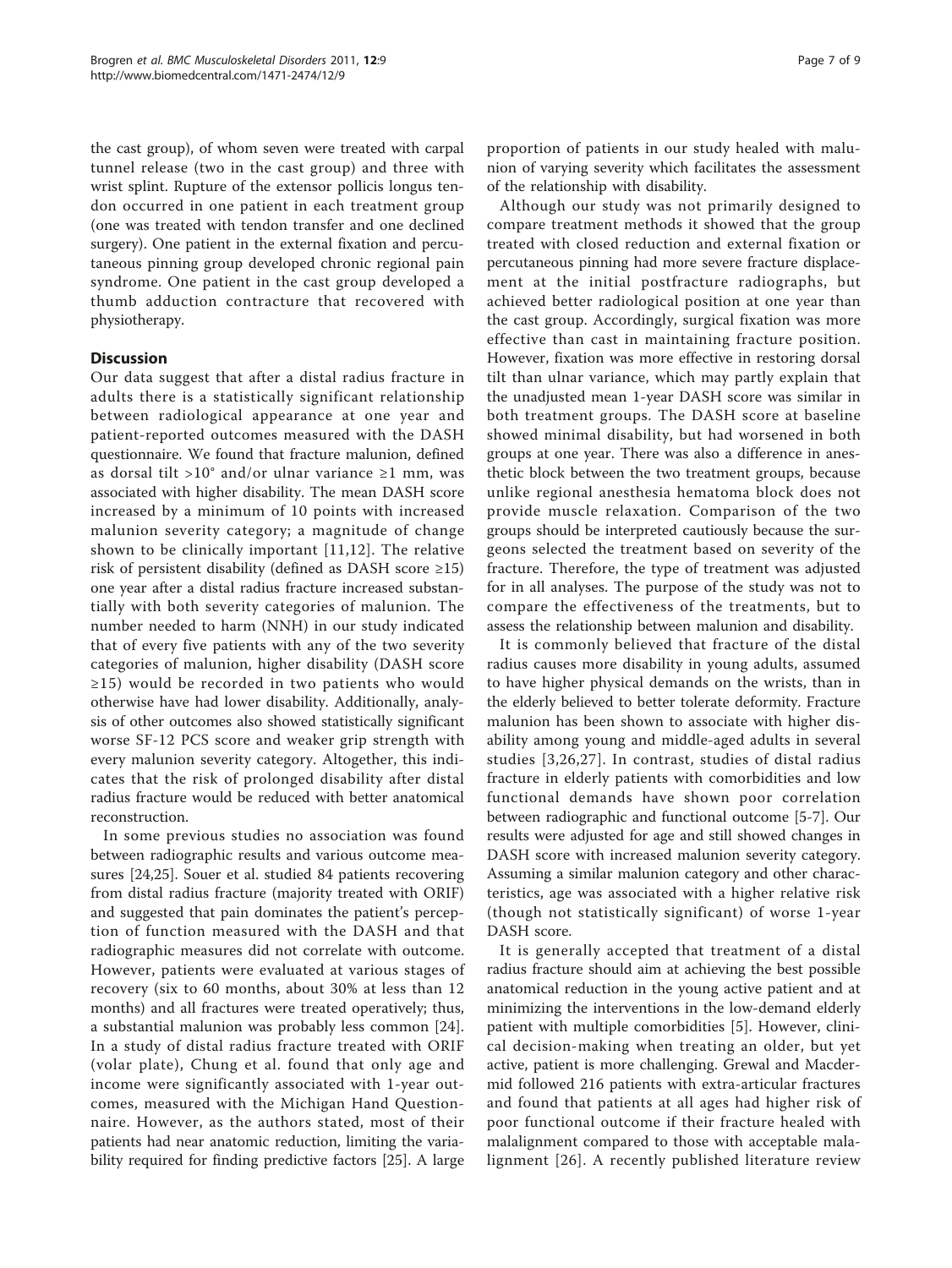suggested that elderly patients with higher functional demands would benefit from fracture stabilization with volar locking plates [[28](#page-8-0)]. Our finding that disability correlates with the severity of malunion independently of age is supportive of this proposal and may imply that functional status rather than age needs to be taken into consideration and that surgical intervention ought to be considered more frequently in all age groups.

Our study has limitations. The response rate to the DASH questionnaire was about 70%. However, the patients who failed to respond did not differ substantially from the patients who responded, which suggests that the potential influence of the loss to follow-up is not likely to be substantial. The reasons why patients did not attend follow-up are unknown. In the 1-year analyses, we used a cut-off for the DASH score of 15 to indicate higher disability. Because only a small proportion of the patients achieved 1-year scores that were as low as the baseline scores the use of a higher cut-off was justified. The US population norms for the DASH have been estimated as a mean score of 10 and standard deviation of 15 for the whole population above 18 years of age; with the mean score being higher in women than in men and gradually increasing in successive age groups [\[13](#page-8-0)]. We therefore believe that a score of 15 was a reasonable cut-off, but it needs to be evaluated in future studies.

Another limitation is that the DASH score may reflect disability related to upper extremity disorders other than the wrist. However, this should not differ with the severity category of malunion. We included both extraand intra-articular fractures which could be considered a disadvantage. However, patients with an intra-articular step-off were few and their mean DASH score was only slightly higher than that for the whole patient population. Thus, it would not have a substantial effect on the results. Other factors, such as articular gap that may potentially affect disability, were not recorded, but similar to articular step-off it does not seem to be a factor that would have substantially affected the results. We did not screen for previous injuries to the contralateral wrist, the radiographic variables of which were adjusted for in our multivariate analyses. However, the mean and median values for the radiographic variables of the uninjured wrist were within normal range, suggesting that the prevalence of prior contralateral wrist fracture ought to be low and would not substantially affect the results.

We did not use a specific wrist score in this study. The DASH score has been shown to be a reliable and valid evaluation tool of outcome after distal radius fracture [[10](#page-8-0)]. Correlation between the DASH score and Mayo wrist score has been reported to be strong among patients with wrist arthrodesis, and moderate among patients with surgically treated distal radius fractures [[24,29\]](#page-8-0). Because the purpose of our study was to assess the relationship Page 8 of 9

between malunion and disability we chose to use the DASH score as a widely used patient-reported outcomes measure of upper-extremity related disability. Although a wrist score also would be of interest we believe it represents a different type of outcome. In addition, we did not take into account the effect on disability of possible ligament injury after distal radius fracture.

An advantage of our study is that we recorded baseline DASH score as a measure of disability before fracture. This reduces the risk of bias in cases of comorbidity. The DASH score at baseline relied on patient recall, as the questionnaires were sent to the patients within one week of fracture; a procedure previously reported [\[30](#page-8-0)]. Although patients could have misunderstood the intention of responding to the baseline DASH questionnaire and answered on the basis of current status (i.e. with fracture), we believe that this cannot be a substantial problem since baseline DASH in our data was very low. Since the DASH questionnaire is self-administered uncertainty regarding accurate completion of the questionnaire is a potential problem. The DASH has however been widely used as a mailed questionnaire. Questionnaires with more than three unanswered questions were excluded.

#### Conclusion

We concluded that after a displaced extraarticular or intraarticular distal radius fracture, treated with closed reduction and cast or with external or percutaneous pin fixation, malunion in terms of a dorsal tilt exceeding 10 degrees and/or a positive ulnar variance was associated with higher arm-related disability at one year after injury, regardless of patient age or gender.

#### Acknowledgements

This study was supported by research grants from Scania County Council's Research and Development Foundation, Swedish Society of Medicine, HSF, Kristianstad University and Hässleholm Hospital. The authors thank Mats Billsten for help with data acquisition and Gunilla Persson for administrative assistance.

#### Author details

<sup>1</sup>Department of Clinical Sciences, Malmö-Hand Surgery, Lund University, Lund, and Department of Hand Surgery, Malmö University Hospital, Malmö, Sweden. <sup>2</sup> Department of Physical and Occupational Therapy, Kristianstad Hospital, Kristianstad, Sweden. <sup>3</sup>Department of Radiology, Hässleholm Hospital, Hässleholm, Sweden. <sup>4</sup>Swedish National Competence Center for Musculoskeletal Disorders, Department of Orthopedics, Lund University Hospital, Lund, Sweden. <sup>5</sup>Department of Clinical Sciences, Lund, Lund University, Lund, and Department of Orthopedics Hässleholm-Kristianstad, Hässleholm Hospital, Hässleholm, Sweden.

#### Authors' contributions

EB contributed to study conception, analysis and interpretation of data and drafting of the manuscript; MH and MP participated in acquisition of data, PW participated in analysis and interpretation of data, LD participated in critical revision of the manuscript; IA participated in study conception and design and critical revision of the manuscript. All authors read and approved the final manuscript.